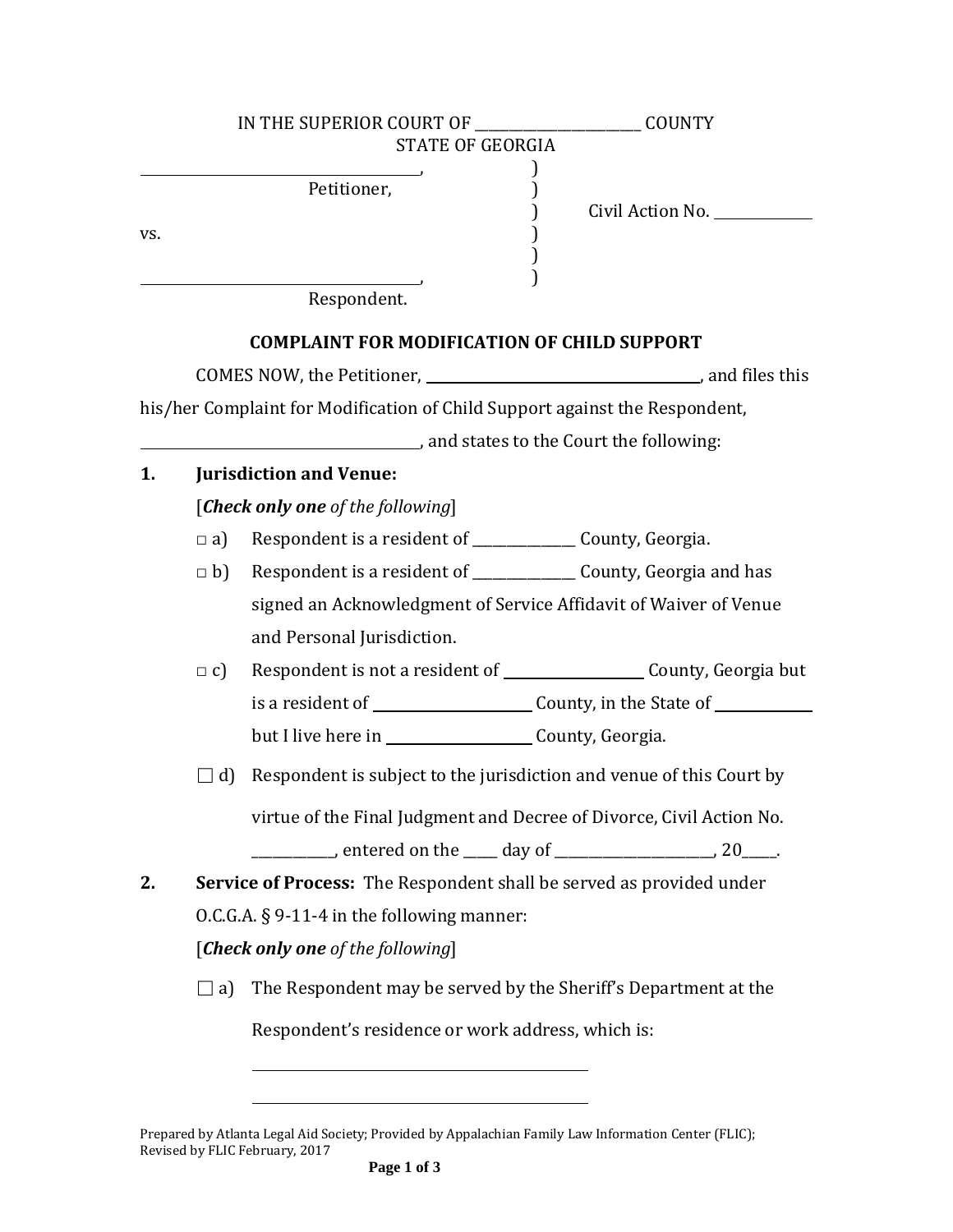$\Box$  b) The Respondent has acknowledged service of process. I am filing with this Petition and Acknowledgment of Service which has been signed by the Respondent before a notary public.

## **3.** [*Check only one of the following*]

 $\Box$  (a) On the  $\Box$  day of  $\Box$  , the Superior Court of County, Georgia, Civil Action No. (assumed a set of the County, Georgia, Civil Action No.) Final Judgment and Decree of Divorce, hereinafter referred to as the "Order", awarding child support to be paid to the *[check only one of the following]*  $\square$ Petitioner □ Respondent in the amount of \$ per *[check only one of the following*]  $\Box$  week  $\Box$  bi-weekly  $\Box$  month.  $\Box$  (b) On the  $\Box$  day of  $\Box$ , the Superior Court of County, Georgia, Civil Action No. (a) issued a [*fill in the name of the prior order issued which required you to pay child support*] hereinafter referred to as the "Order", awarding child support to be paid to the *[check only one of the following*]  $\Box$  Petitioner  $\Box$  Respondent in the amount of \$ per *[check only one of the following]*  $\Box$  week  $\Box$  bi-weekly  $\Box$  month. **4.** Since the day of  $\qquad \qquad$ , there has been a substantial *[check only one of the following]*  $\Box$  upward  $\Box$  downward change in the income or financial status of the *[check only one of the following]* □ Petitioner  $\Box$  Respondent which decreases his or her ability to pay the child support previously awarded. **5**. Specifically, at the time of the Order the *[check only one of the following]* □ Petitioner □ Respondent was earning \$ per *[check only one of the following*]  $\Box$  week  $\Box$  bi-weekly  $\Box$  month but as of the day of , 20\_\_\_\_\_, his or her gross earnings have *[check*